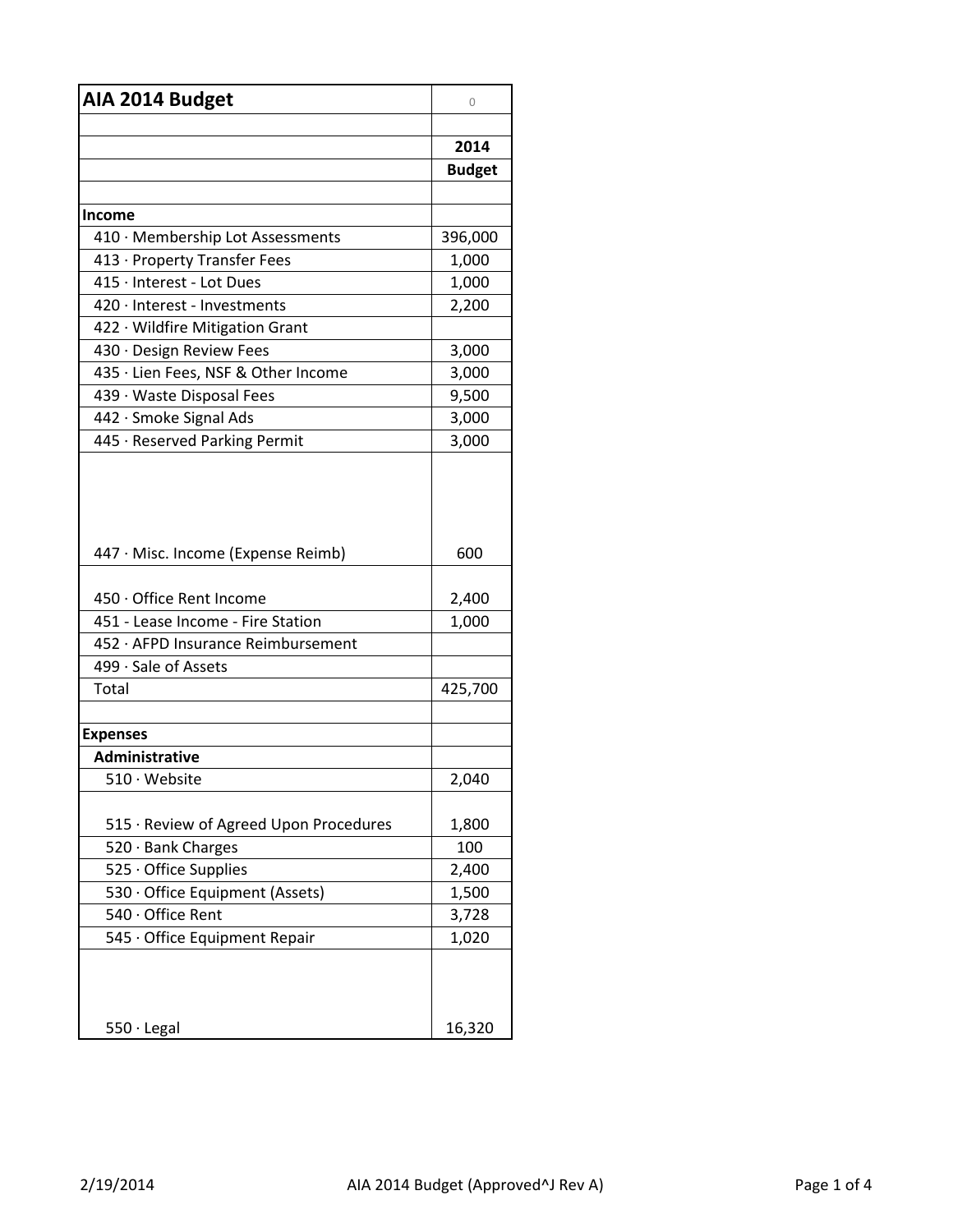|                                      | 2014          |
|--------------------------------------|---------------|
|                                      | <b>Budget</b> |
|                                      |               |
|                                      |               |
|                                      |               |
|                                      |               |
|                                      |               |
|                                      |               |
|                                      |               |
|                                      |               |
| 552 · Board Expenses                 | 8,000         |
|                                      |               |
| 555 · Smoke Signals Postage/Supplies | 600           |
| 560 · Postage                        | 3,300         |
| 569 · Managers Wages                 | 62,982        |
| 571 · Temporary Office Help          | 500           |
|                                      |               |
| 572 · Employee Benefits              | 20,636        |
|                                      |               |
| 573 Office Education                 | 1,200         |
| 575 · Mileage Expense                | 350           |
|                                      |               |
|                                      |               |
|                                      |               |
| 580 · Telephone                      | 1,440         |
| 593 · Design Review Supplies/Expense | 300           |
| 595 · Arrowhead Awareness Committee  | 0             |
| 599 · Software Maintenance           | 1,470         |
| Total                                | 129,686       |
|                                      |               |
| <b>Utilities</b>                     |               |
| 601 · Electric (Equipment Building)  | 6,064         |
|                                      |               |
| 604 · Propane (Equip Building)       | 2,974         |
| 609 · Water - Equipment Building     | 734           |
| Total                                | 9,772         |
|                                      |               |
| <b>Operations</b>                    |               |
|                                      |               |
|                                      |               |
|                                      |               |
| 610 · Heavy Equipment -Payroll       | 60,000        |
|                                      |               |
|                                      |               |
| 612 · Heavy Equipment - Fuel         | 25,000        |
| 613 · Heavy Equipment - Lease        | 0             |
| 615 · Heavy Equip - Licenses/Permits | 1,700         |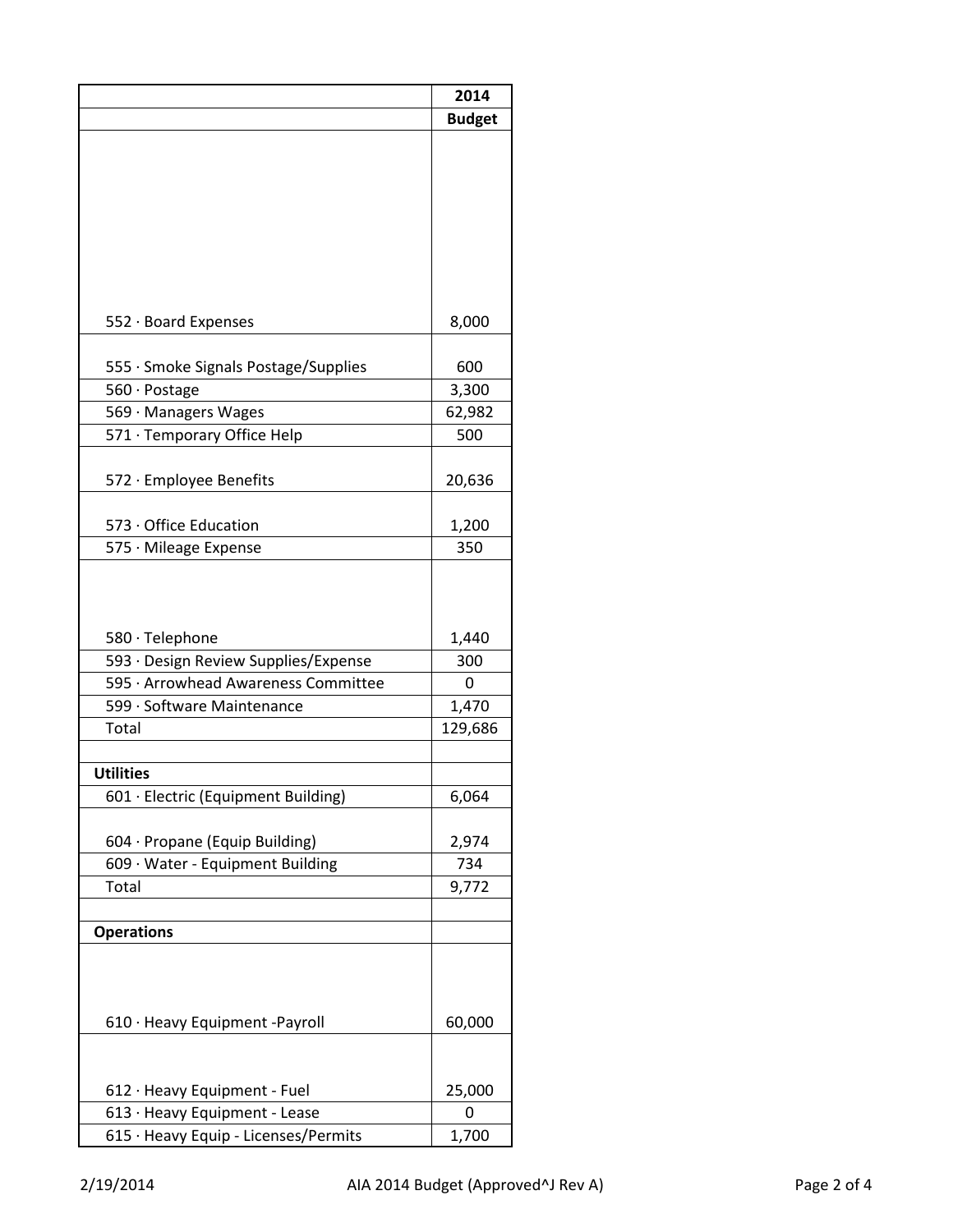|                                        | 2014          |
|----------------------------------------|---------------|
|                                        | <b>Budget</b> |
|                                        |               |
| 616 · Heavy Equipment Telephone        | 600           |
| 618 · Heavy Equip - Repairs & Maint    | 10,000        |
| 620 · Road Consultant                  |               |
| 630 · Security Payroll                 | 32,334        |
| 635 · Security Supplies & Equipment    | 1,576         |
| 640 · Security Training                | 490           |
| 643 · Security Telephone               | 600           |
| 645 · Security Uniforms                | 200           |
| 649 · Security Licenses/Permits        | 420           |
| 655 · Security Vehicle Repairs/Maint   | 3,754         |
|                                        |               |
| 660 - Security Snowmobile              | 3,200         |
| 670 · Corral Lease                     | 1,326         |
| 672 · Waste Disposal                   | 7,344         |
| 680 - Fire Dept - Repair & Maintenance | 4,500         |
| 681 - Firehouse Utilities              | 2,611         |
| 695 - Forest Health                    | 5,850         |
|                                        |               |
| 696 · Wildfire Mitigation              | 0             |
|                                        |               |
| 699 · Grooming Expense                 | 5,000         |
| Total                                  | 166,505       |
| <b>Maintenance</b>                     |               |
|                                        |               |
| 701 · Weed Spraying                    | 1,500         |
|                                        |               |
| 702 · Equipment Building Maintenance   | 1,122         |